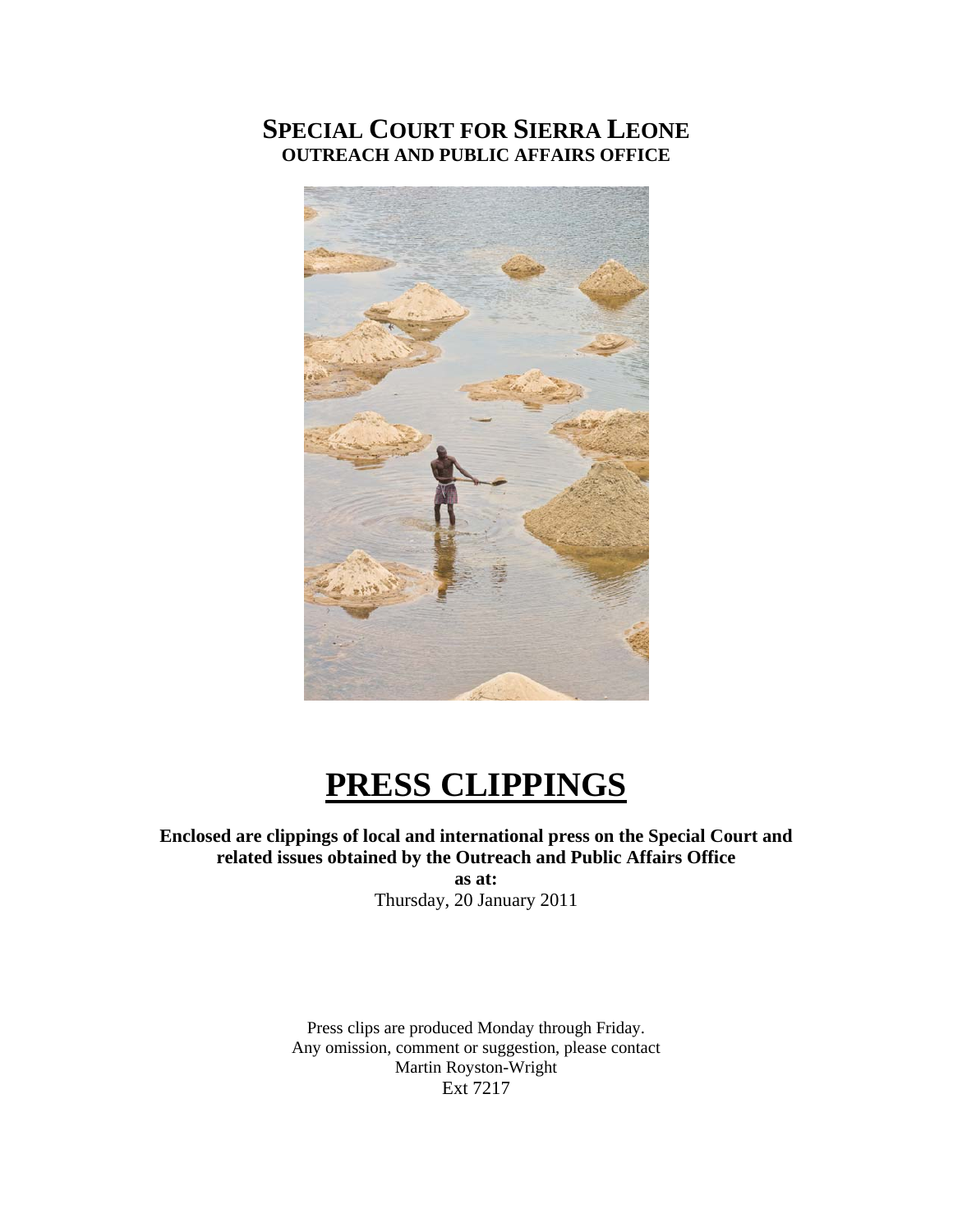# **International News**

| Upon Request by Defense Lawyers, Judges Will Convene Status Conference / Charlestaylortrial.org | Page 3      |
|-------------------------------------------------------------------------------------------------|-------------|
| Final Chance to Determine Responsibility for the January 1999 Attack / Charlestaylortrial.org   | Page 4      |
| UN Committee Against Torture Calls for Prosecution of Former Chad President / Voice of America  | Pages 5-6   |
| Ivory Coast Mediator Says Presidential Deadlock May Not End Peacefully / Voice of America       | Page 7      |
| Germany Opens First Rwanda Genocide Trial / Voice of America                                    | Pages 8-9   |
| For and Against the ICC / IRIN                                                                  | Pages 10-11 |
| Jury still out on ICC trials in DRC / IRIN                                                      | Pages 12-13 |
| Special Tribunal to Recommend UN Sanctions for Lebanon / Ahram Online                           | Page 14     |
| The Hague Welcomes Successor of Yugoslavia Tribunal / Radio Netherlands Worldwide               | Page 15     |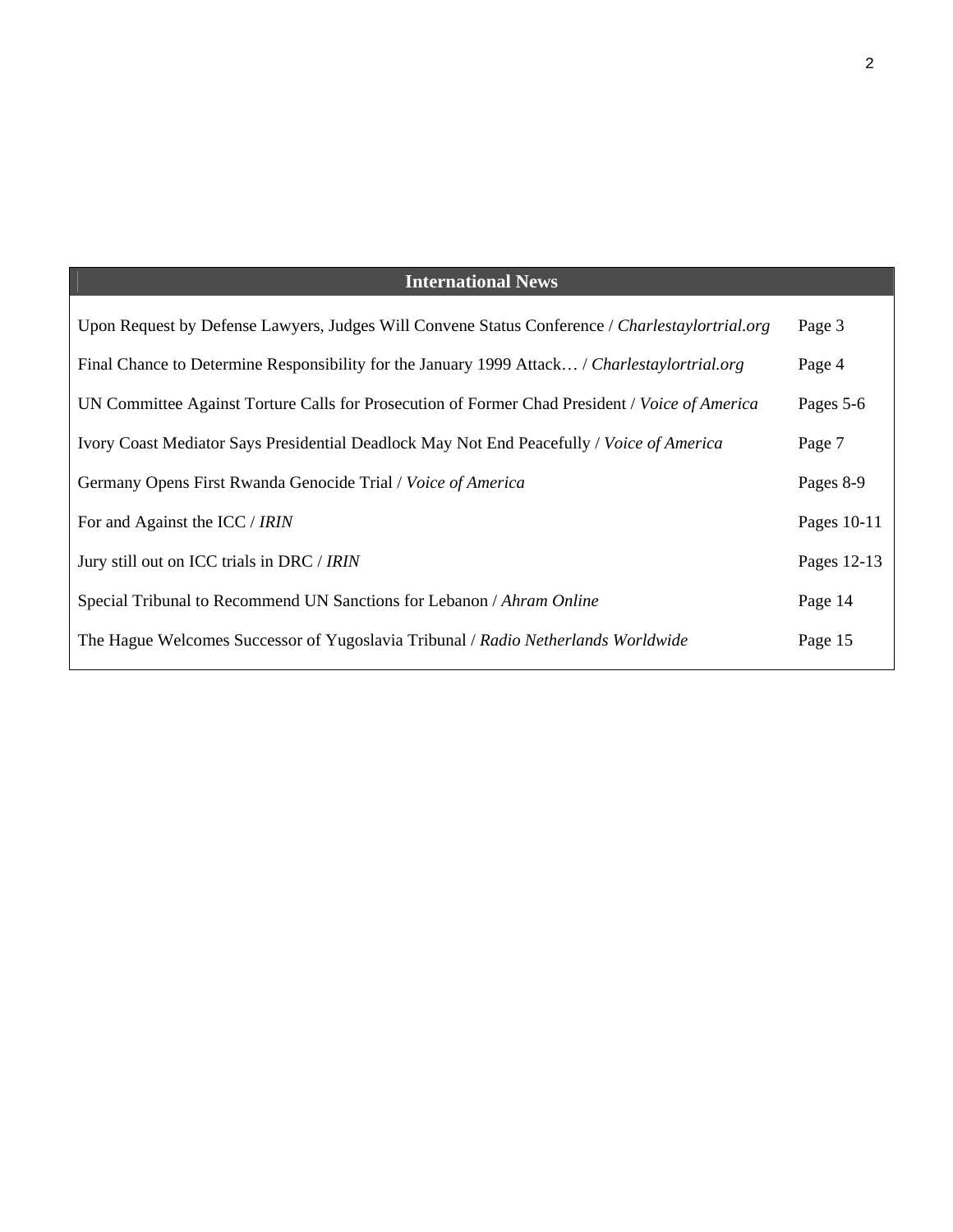## Charlestaylortrial.org (The Hague) Wednesday, 19 January 2011

#### **Sierra Leone: Upon Request by Defense Lawyers, Judges Will Convene Status Conference**

Alpha Sesay

The Special Court for Sierra Leone judges in The Hague have ordered that a Status Conference be convened on Thursday, January 20, 2011 after a request was made by defense lawyers for former Liberian president Charles Taylor.

On Tuesday, January 18, 2011, Mr. Taylor's defense lawyers filed a "Defense Request for a Status Conference" in order "to review the status of the case."

"The Defense notes the outstanding matters which it submits are crucial to conclusively and properly litigating its case through the final brief," the defense application stated.

The "outstanding matters" relate to a notice of appeal and several motions that have been filed by defense lawyers including an effort to appeal a Trial Chamber decision on the "Defense Motion Requesting an Investigation into Contempt of Court by the Office of the Prosecutor and Its Investigators," a "Defense Motion to Recall Four Prosecution Witnesses and to Hear Evidence From the Chief of WVS [Witness and Victims Services] Regarding Relocation of Prosecution Witnesses," and "Defense Motion for Disclosure and/or Investigation of United States Government Sources Within the Trial Chamber, The Prosecution and the Registry, Based on Leaked USG Cables."

Prior, a scheduling order issued by the judges required both prosecution and defense to file their final trial briefs by January 14, 2011 in anticipation of hearing closing arguments from February 8 to 11, 2011. While prosecutors filed their final brief by the deadline, defense lawyers on their part failed to do so.

"The Defense acknowledges that it has yet to file a final brief. The Defense emphasises this decision was not made in deliberate disdain of the Court or its orders, and it was not intended to demonstrate any disrespect for the Court's authority. Instead, the Defense was guided by its professional duty to its client," defense lawyers wrote in their application.

Defense lawyers also stated that they had refused to accept service of the prosecution's final brief until such a time when they would have filed their own final brief.

On same Tuesday, January 18, Trial Chamber judges issued a decision in which they granted the defense request to convene a Status Conference.

In the decision, the judges stated that they were granting the defense request, "[c]onsidering that it is in the interest of justice to give the Defense an opportunity to explain why it failed to file its final trial brief on 14 January 2011, as ordered, and why it has refused to accept service of the Prosecution final trial brief."

The Status Conference is scheduled to take place at 2:00PM in The Hague, on Thursday, January 20.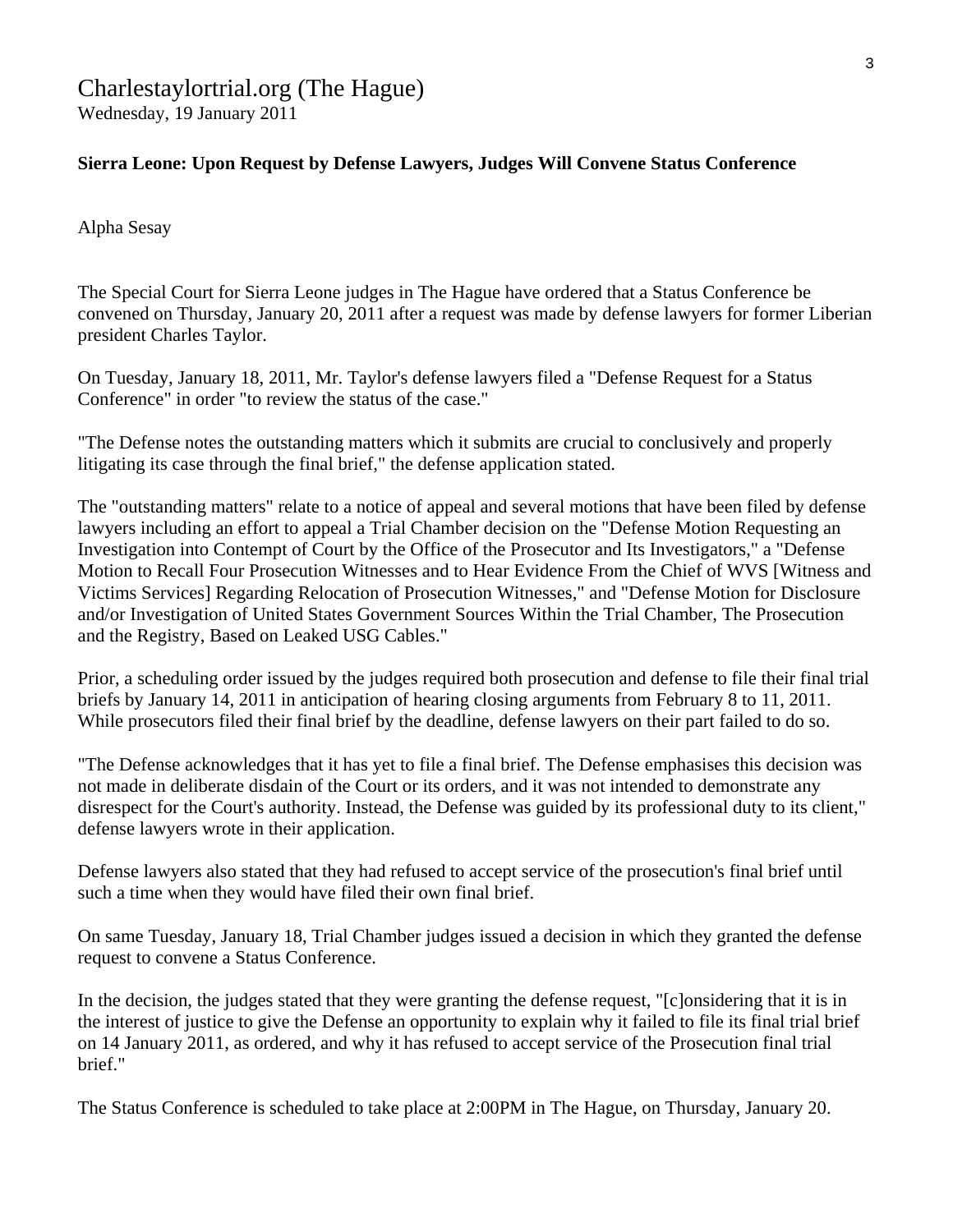#### **Liberia: Judgment in the Charles Taylor Trial - Final Chance to Determine Responsibility for the January 1999 Attack On Freetown**

Alpha Sesay

When Special Court for Sierra Leone Judges (SCSL) in The Hague delivers their final judgment in the trial of former Liberian President Charles Taylor sometime this year, it could be the final chance to determine responsibility for the January 1999 rebel attack on Sierra Leone's capital Freetown. Taylor is on trial for allegedly supporting Revolutionary United Front (RUF) rebels in Sierra Leone, a rebel group which attacked the country in March 1991, a war that would last for eleven years.

The January 1999 attack on Freetown occupies huge significance in the history of the conflict in Sierra Leone. For many, this event truly brought the world's attention to an otherwise forgotten conflict. Pictures on televisions of babies whose arms were amputated by rebel forces while under the protection of their parents showed the world that something serious was happening in that tiny West African nation. The January 1999 invasion also convinced the government of Sierra Leone that a military solution to the conflict was almost impossible. There was a need to negotiate with the rebels, thus leading to the signing of the 1999 Peace Agreement in Lome, Togo. This eventually led to the release of RUF leader Foday Sankoh, who had been incarcerated since 1997.

The scars of this attack exist in Freetown until this day. Amputees still roam the streets of Freetown as beggars, burnt houses still remain, and women still need medical help as a result of being raped by rebel forces.

This year, on January 6, I participated in radio programs to commemorate the events of that fateful day in 1999. Many civilians, including victims of the events of that day called into the radio programs and made contributions. A woman recounted how rebel forces poured petrol and set fire on her son even when she begged them to spare his life. She cried as she recounted her experience. A man called and explained how she lost family members on that day. Another called and spoke about how rebel forces burnt down his house, leaving him homeless. In the streets of Freetown, an elderly amputee wept as he explained how the rebels asked him to lay down his hand before it was chopped off by a rebel young enough to be his grandson.

Sierra Leoneans agree on the nature of the crimes committed on that day, but they cannot seem to agree on who committed these heinous acts.

Eleven years after this attack, debate is still hot among Sierra Leoneans as to who was responsible for the carnage meted out on innocent civilians in Freetown. To some people, the invasion was the work of RUF rebels, to others, it was the work of the Armed Forces Revolutionary Council (AFRC), a group of Sierra Leonean soldiers, who in 1997 overthrew the elected government of Sierra Leone and formed a junta government together with RUF rebels. When the AFRC junta was forced out of power by West African peacekeepers in 1998, they retreated to Sierra Leone's provincial towns. These renegade soldiers, some believe, were the ones who came back to Freetown on that fateful day.

There is still a school of thought with the belief that this invasion was a combined attack by the AFRC and RUF as part of a joint criminal enterprise to destabilize and take control of the territory of Sierra Leone. An influential voice among this group is the Office of the Prosecutor (OTP) of the Special Court for Sierra Leone.

During the trials at the SCSL, Prosecutors have led evidence in support their position. Through several witnesses, first in the AFRC and RUF trials in Freetown, and reechoed in the Taylor trial in The Hague, Prosecutors have maintained that this operation was a combined AFRC-RUF affair, with support from that man now on trial in The Hague, Charles Taylor.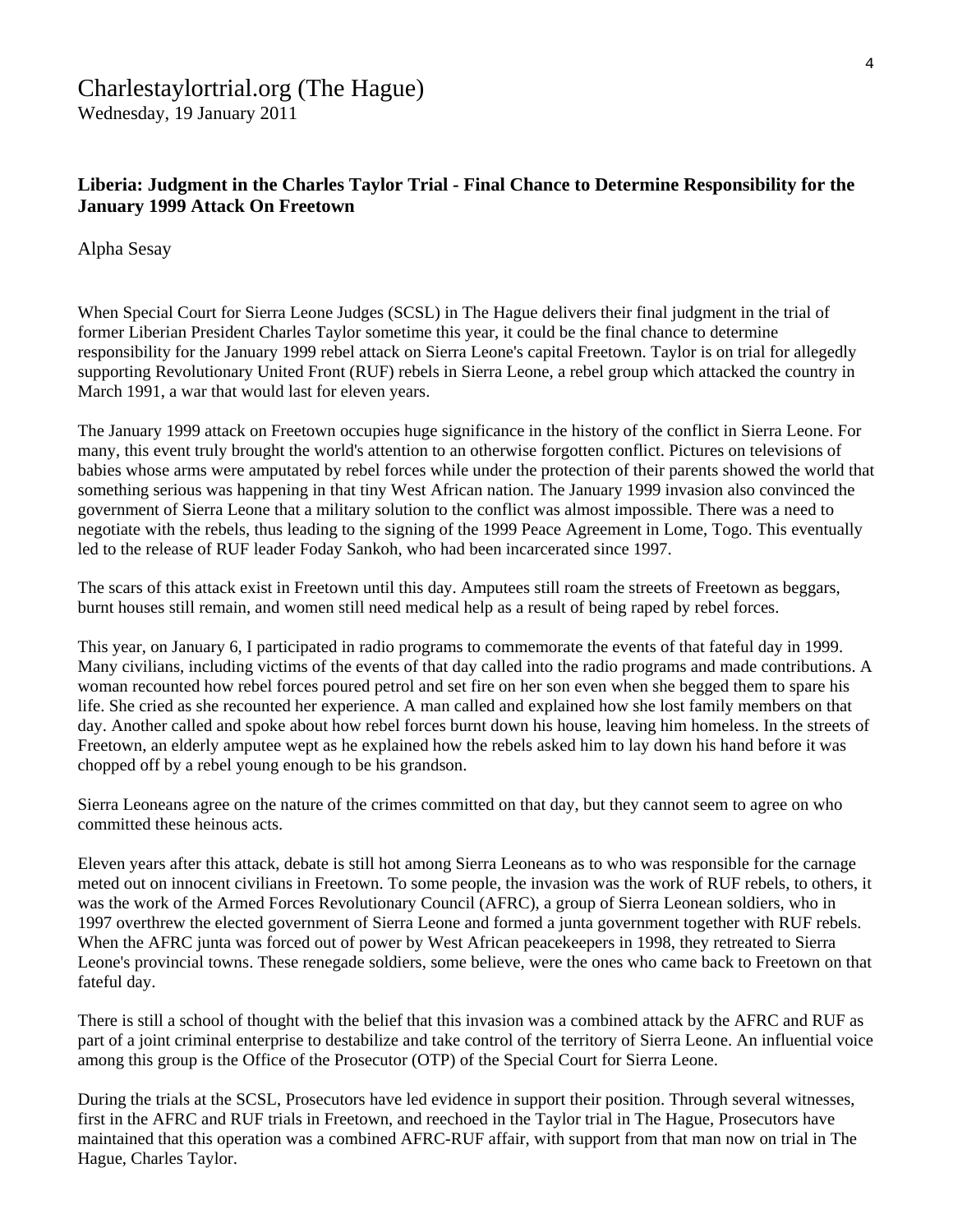Voice of America Wednesday, 19 January 2011

#### **UN Committee Against Torture Calls for Prosecution of Former Chad President**

Anne Look



**Photo: AFP** 

*File photo taken on 21 Oct 1989 shows then-Chadian President Hissene Habre on an official visit in Paris* 

The U.N. Committee Against Torture is c alling for Senegal to either prosecute former Chad president Hissene Habre for crimes agains t humanity or extradite him to a country t hat will. Habre has been under house arrest i n

Dakar since 2000.

In 2006, the African Union called for Senegal to try Hissene Habre in the name of Africa. Senegal adopted laws that would allow it to do so, but the case continued to stall over funding.

That looked to be changing in November, when international donors meeting in Dakar pledged to fund an \$11.7-million trial budget presented by the African Union and the European Union. The Senegalese government, which had originally asked for \$36 million, said it would proceed with the trial as soon as it received all the funding.

It was therefore a surprise in December when Senegalese president Abdoulaye Wade told French broadcasters that he wanted to return the case to the African Union. Mr. Wade reaffirmed this decision to his Council of Ministers in a January 13 Cabinet meeting.

Mr. Wade's announcement stemmed from a November ruling by the court of West African regional bloc, ECOWAS, that Senegal alone cannot try Habre, but must instead try him in front of a special tribunal. In 2008, Habre had asked the ECOWAS court to block his trial in Senegal, citing violations of his rights.

In a letter dated January 12, the U.N. Committee Against Torture reminded Senegal of its "obligation" under the U.N. Convention against Torture to either prosecute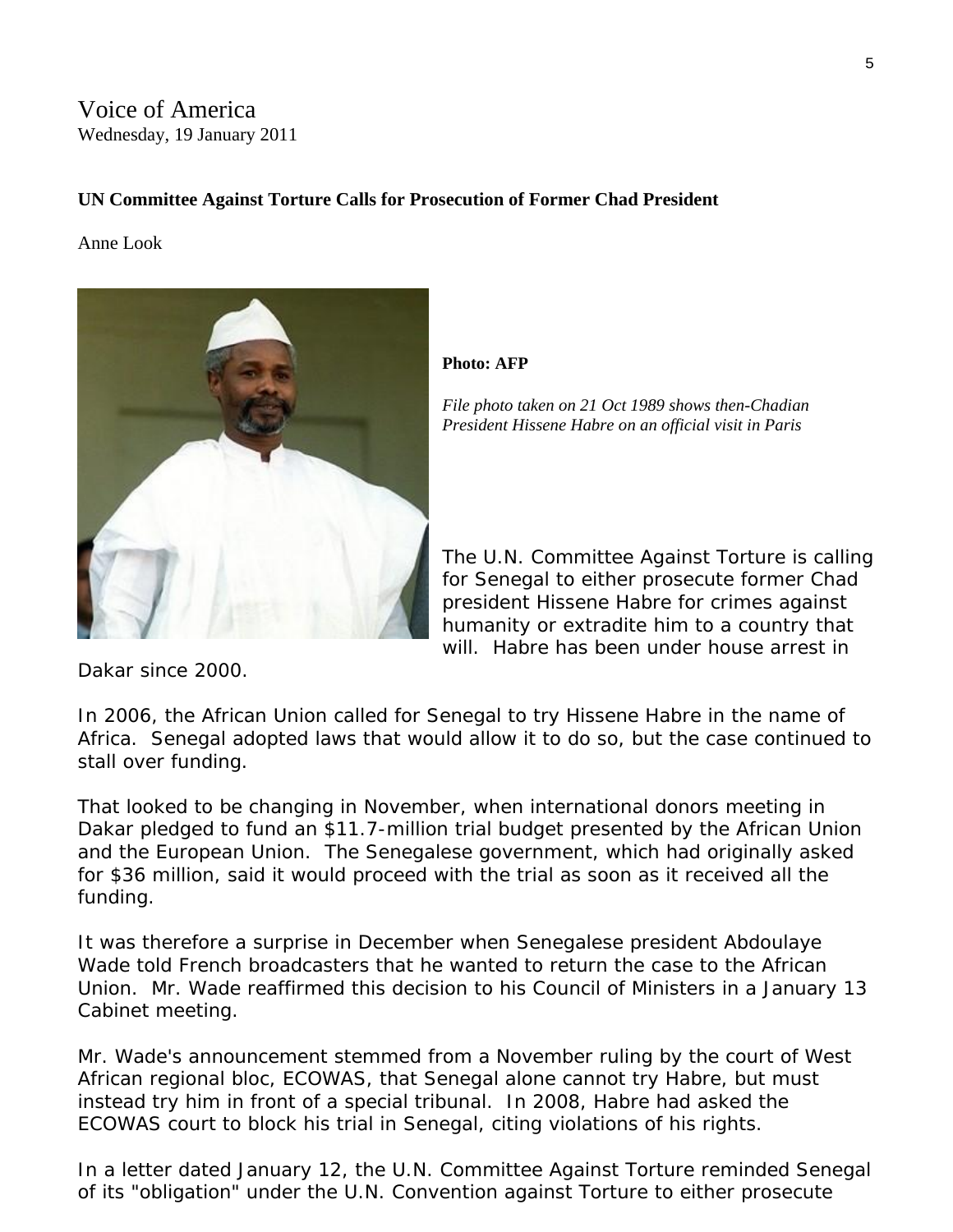Habre or extradite him to Belgium, or another country that will try him.

Legal counsel Reed Brody is with Human Rights Watch in Belgium, which issued an international arrest warrant for Habre in 2005.

"It is not an African Union case. Habre is in Senegal. Senegal failed to prosecute in 2000 and 2001. It refused to extradite him to Belgium in 2005. It has got to do one or the other," said Brody.

In December, Mr. Wade told French media he planned to, in his words, "get rid of Habre." The president did not say where he planned to send Habre, but said he no longer excluded Belgium as an option, albeit less than ideal.

The former Chadian leader fled to Senegal after being deposed in 1990. He has since been accused of crimes against humanity and thousands of political killings and cases of torture during his eight years in power. He has been under house arrest in Dakar since 2000.

Human rights activists, like HRW's Brody, say a trial in Senegal would set a landmark legal precedent of African courts judging African rulers on the continent, but the priority now is to get the trial underway.

"Belgium has already put together an indictment. Belgium, we believe, would be ready to give Hissene Habre a fair trial. We have always wanted the trial to be in Africa. We think it would have greater symbolic value if it were in Africa, but I have to say that after twenty years the victims would be happy to see a fair trial for Hissene Habre anywhere," said Brody.

A Senegalese presidential spokesman was not immediately available for comment on the issue.

The African Union is scheduled to discuss the Habre case at its summit in Addis Ababa in Ethiopia at the end of this month.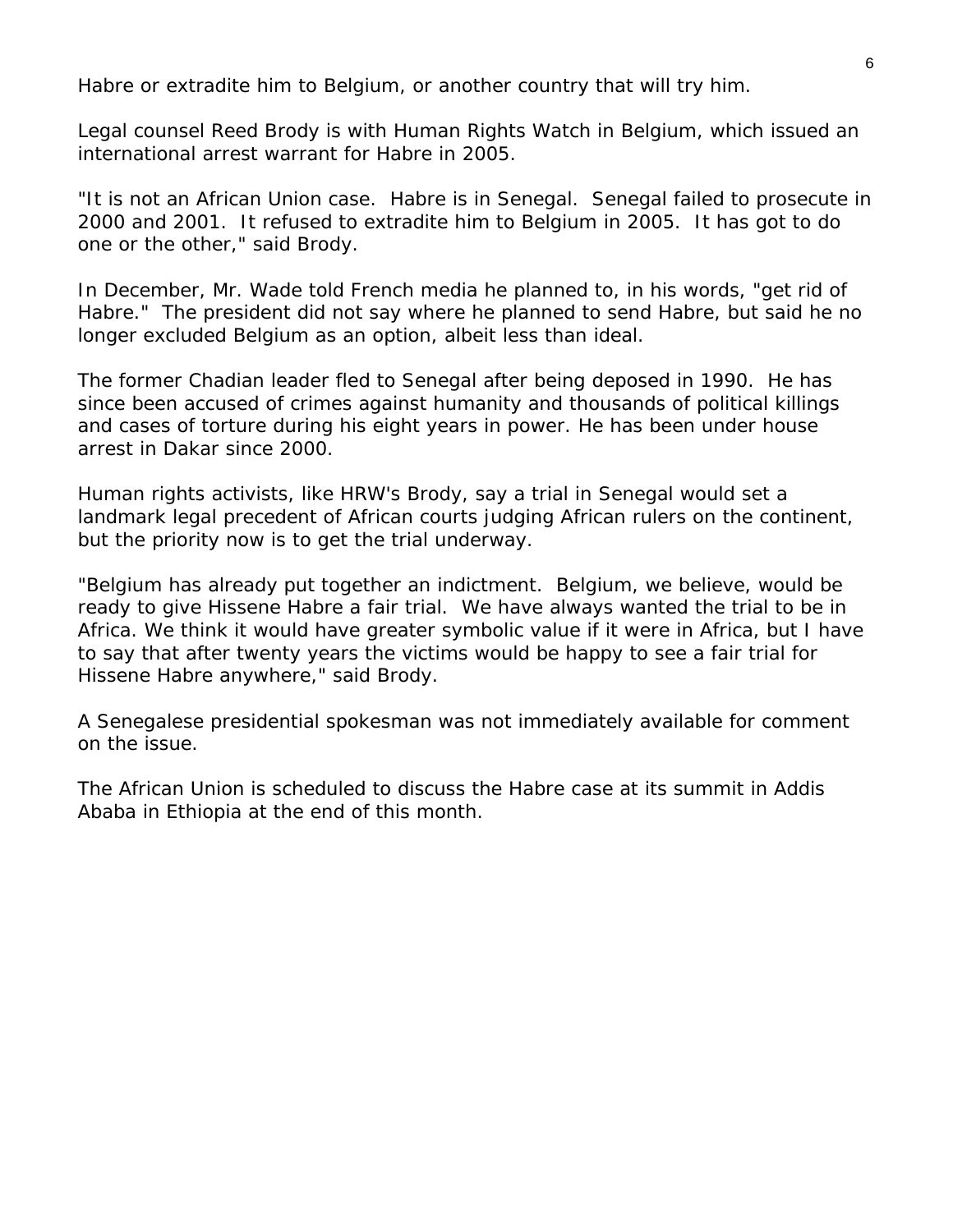#### **Ivory Coast Mediator Says Presidential Deadlock May Not End Peacefully**

The African Union's mediator in the Ivory Coast presidential crisis says sanctions or possibly force may have to be used to resolve the situation as he left the country Wednesday after failing to make progress toward ending presidential standoff.

Before Kenyan Prime Minister Raila Odinga left for Ghana, Angola and Burkina Faso to discus the situation, he said time is running out to peacefully resolve the crisis.

During his time in the Ivory Coast, Mr. Odinga met separately with the internationally-recognized winner of the country's recent presidential election, Alassane Ouattara, and incumbent leader Laurent Gbagbo, who refuses to give up power.

Mr. Odinga blamed Mr. Gbagbo for a breakdown in the talks, saying he backed out of a promise to remove a blockade around the hotel serving as Mr. Ouattara's temporary headquarters.

Several West African countries have threatened to remove Mr. Gbagbo by force if he continues to refuse demands to relinquish power. However, Mr. Odinga said Monday that a military solution is the "last resort."

Tuesday, the United Nations Security Council postponed a vote on sending additional peacekeepers because of objections from Russia. However, the current security council president assured reporters the council would vote on the resolution on Wednesday.

Mr. Gbagbo has called for the withdrawal of all U.N. troops. And last week, pro-Gbagbo mobs attacked and burned several U.N. vehicles.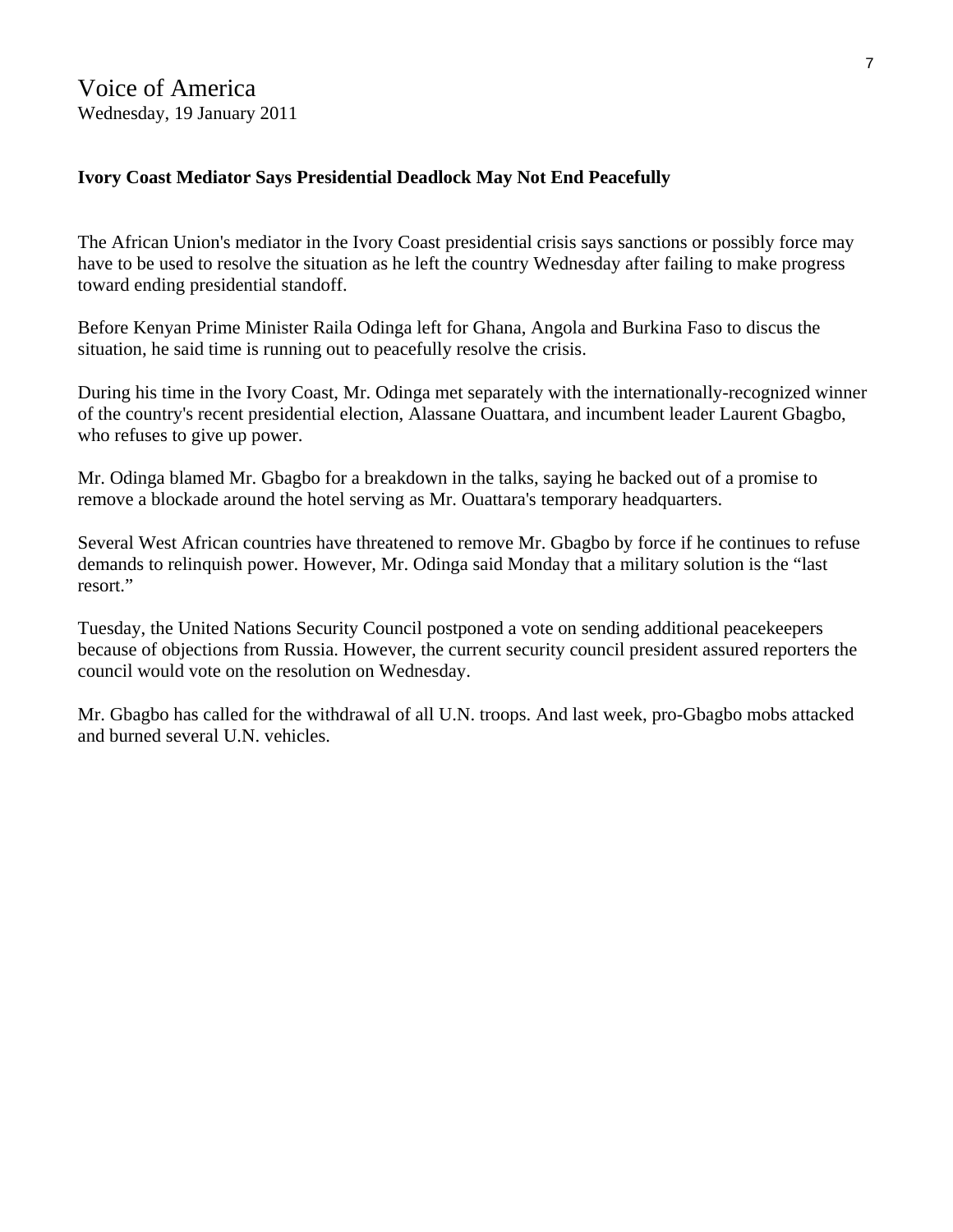Voice of America Tuesday, 18 January 2011

#### **Germany Opens First Rwanda Genocide Trial**

Selah Hennessy



**Photo: AP** 

*Onesphore Rwabukombe, 53, is photographed by media as he waits for the beginning of his trial at a court in Frankfurt, central Germany, 18 Jan 2011* 

Germany's first trial related to the Rwandan genocide is underway with a former Rwandan mayor accused of ordering three Tutsi

massacres. There are dozens of Rwandans accused of taking part in the genocide living in Europe.

Onesphore Rwabukombe is standing trial in Frankfurt accused of murder, genocide, and incitement to both.

The prosecutor Christian Ritscher charges Rwabukombe ordered the killing of more than 3,000 people during the Rwandan genocide. Ritscher said the Tutsis who were killed were seeking refuge in a church.

It is the first trial in Germany related to the Rwandan genocide.

A legal advisor with the London-based human rights group Redress, Jurgen Schurr, says it is crucial that European courts try suspected genocide suspects.

"These trials of course send the important signal that these countries do not accept to provide a safe haven to suspects of such crimes," said Schurr.

Schurr says the international policing organization Interpol has issued red notices for almost 100 Rwandans living in Europe who may have been involved in the country's genocide.

"A lot of them are living often under known addresses in European countries, such as particularly in France, in Belgium, but also in the United Kingdom, in the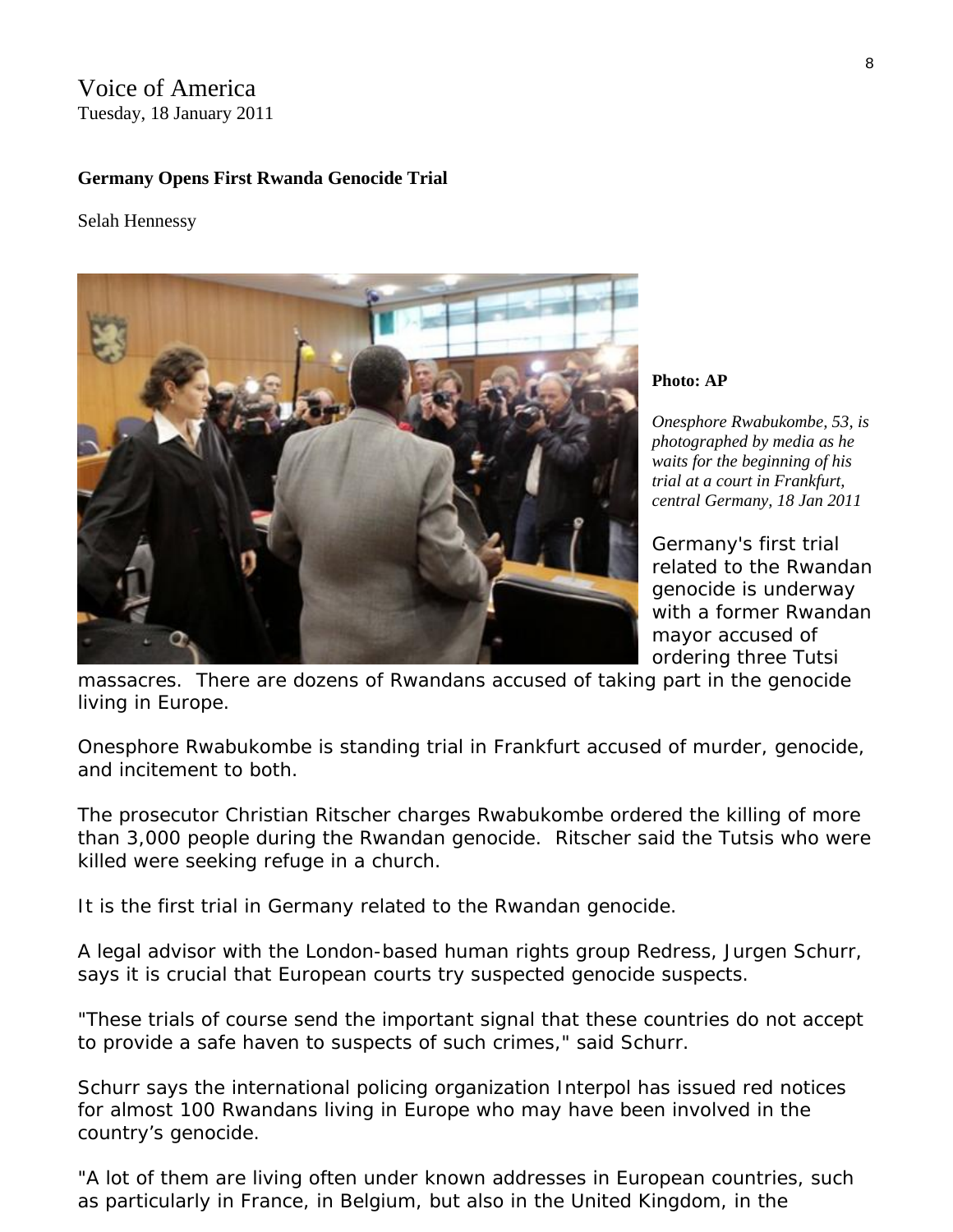Netherlands as well as in Italy, Germany, Denmark, Norway, Finland, and Sweden. So, we see that they are fairly widespread currently living in European countries," added Schurr.

Belgium and Norway have conducted genocide-related trials. But Schurr says many European countries are failing to investigate.

He says European courts need to overcome geographical and logistical challenges to make sure that justice is done in their country, at least until a future time when the suspects can be extradited to Rwanda for trial.

"Ideally these cases take place in the countries where the crimes have been committed, as this is where most of the evidence is located and as this is where the trial will have most of the impact on the society most affected," Schurr explained. "And if it is possible for Rwanda to guarantee a fair trial of these suspects they should be sent back to Rwanda."

Onesphore Rwabukombe was formerly mayor of a town in northeastern Rwanda. He moved to Germany more than a decade ago.

Rwanda's Prosecutor General Martin Ngoga has said he welcomes the trial.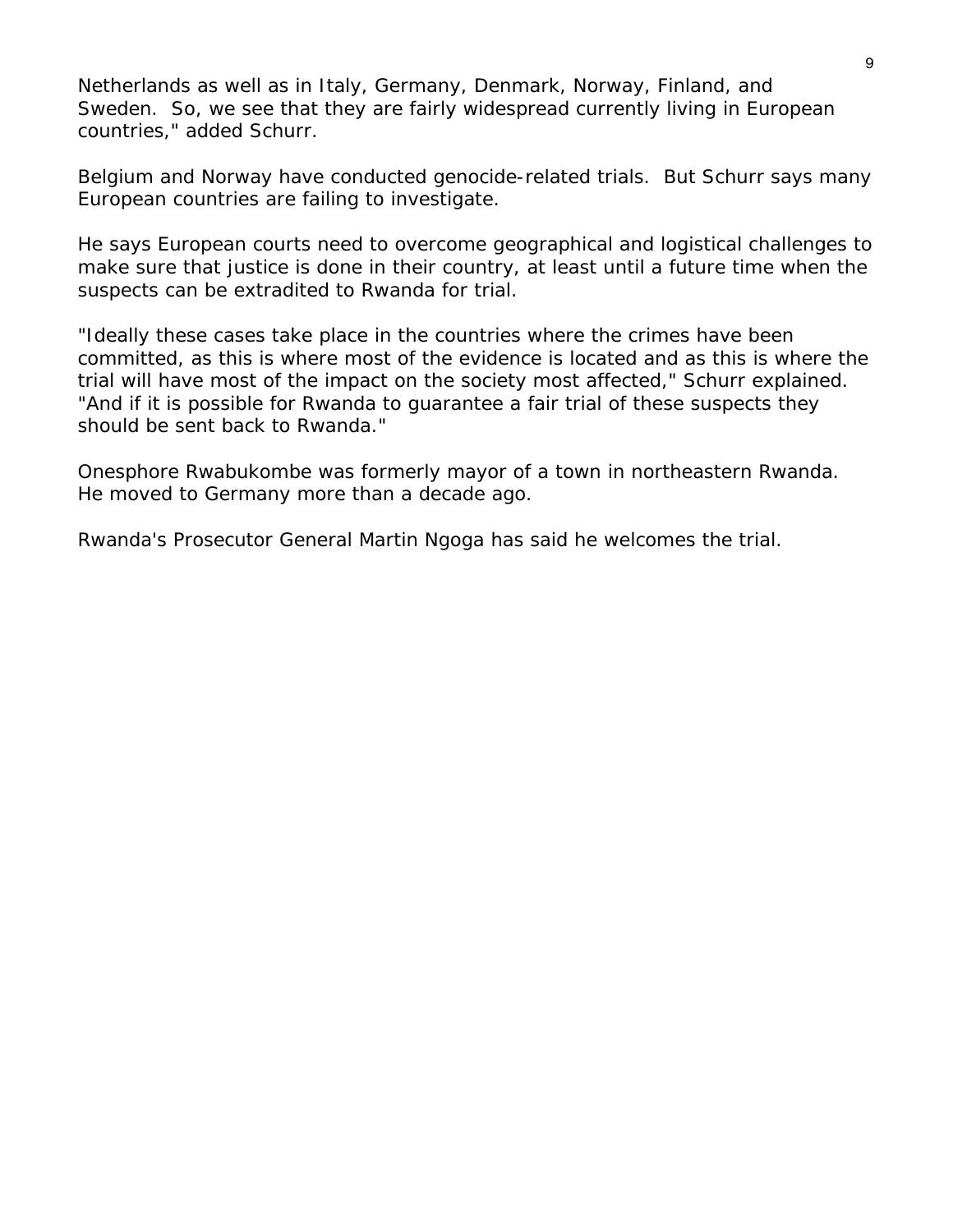IRIN Thursday, 20 January 2011

### **KENYA: For and against the ICC**



Photo: [Manoocher Deghati/IRIN](http://www.irinnews.org/photo) An estimated 600,000 people fled their homes after the 2007 polls (file photo)

After the Kenyan parliament failed last year to f orm a special tribunal to try those suspected of bearin g the greatest responsibility for [post-election violence](http://www.irinnews.org/IndepthMain.aspx?reportid=76116&indepthid=68)  [in 2007-2008](http://www.irinnews.org/IndepthMain.aspx?reportid=76116&indepthid=68), the International Criminal Court (ICC) was called in by the government. Some months later, its role has elicited debate.

An estimated 600,000 people fled their homes

during the weeks of violence that followed the announcement of election results and more than 1,000 died. According to the UN Office for the Coordination of Humanitarian Affairs, at least 31,000 displaced people have yet to be resettled.

The Court has since named six prominent Kenyans and is evaluating the prosecutor's request to charge them. Established by the Rome Statute on 1 July 2002, the ICC has also conducted investigations in the Democratic Republic of Congo, Uganda, Central African Republic, Kenya and Sudan, and issued 13 arrest warrants in eight cases.

But some members of parliament are planning a motion for Kenya to withdraw from the ICC altogether. On 18 January, a campaign dubbed "Yes to ICC" was launched in Nairobi; four days earlier, a public debate was held where the pros and cons of ICC involvement generated heated discussion.

The panelists were researchers David Hoile and Stephen Morris from the United Kingdom, and Godfrey Musila and Myango Oloo from Kenya. The debate was moderated by Farah Maalim, deputy speaker of Kenya's parliament. Below are some of the key arguments raised:

#### **In support of the ICC:**

- The ICC was called in because the Kenyan parliament failed to endorse the creation of a local tribunal;
- The independence of Kenya's judiciary is questionable due to reported political influence and bribery. "Everybody knows how easy it is to pay to get rid of a fine after being caught without a seatbelt in a matatu [taxi]," said Oloo;
- The ICC could be a catalyst to institutional reforms that could address other crucial issues regarding Kenya's future, including poverty, inequality and education, Musila, an international criminal law expert, said;
- The Court could discourage impunity during the 2012 presidential elections. "If we have peace and a judicial process on its way, people would at least know that the question of justice is being looked at," added Oloo;
- By targeting Kenyan politicians, the ICC will discourage them from taking decisions that favour themselves.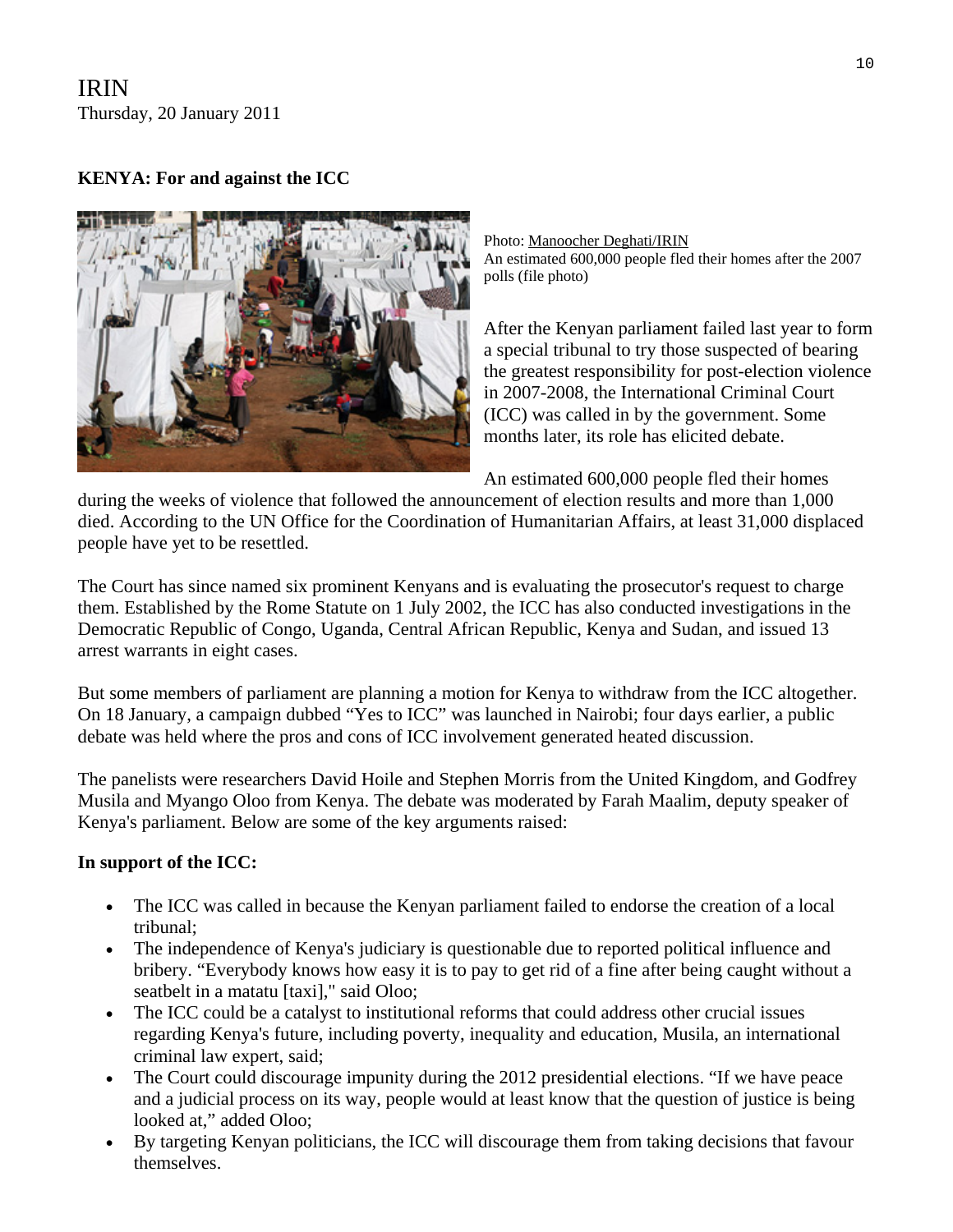#### **Against the ICC:**

- The ICC's presence in Kenya is a sign that the country's national justice system is incompetent. To Morris, it would be better to develop Kenya's own institutions without giving up sovereignty;
- The ICC's actions in Sudan and [the Democratic Republic of Congo](http://www.irinnews.org/Report.aspx?ReportID=91672) have so far not delivered reparations to victims. "Who is going to give the survivors justice? The ICC, miles away, using their own criteria? It's better to clean your own mess," Morris said;
- The court's legitimacy is questionable because it represents fewer than half the countries in the world and depends on the UN Security Council to define war crimes. "Almost 60 percent of the ICC's budget comes from the European Union. War crime perpetrators have not been charged in Iraq or Afghanistan," said Hoile, author of a number of publications on African affairs;
- The ICC could weaken Kenya's judicial institutions. "That is sub-prime justice... it can lead to a crisis if it is not properly addressed by each country with its own judicial system," Hoile said;
- Going for the ICC is giving up an opportunity for Kenyans to choose how to handle the matter. "It's a political and judicial price to pay, but Kenya has to make its choice by itself and decide how it wants peace and at which cost," said Hoile.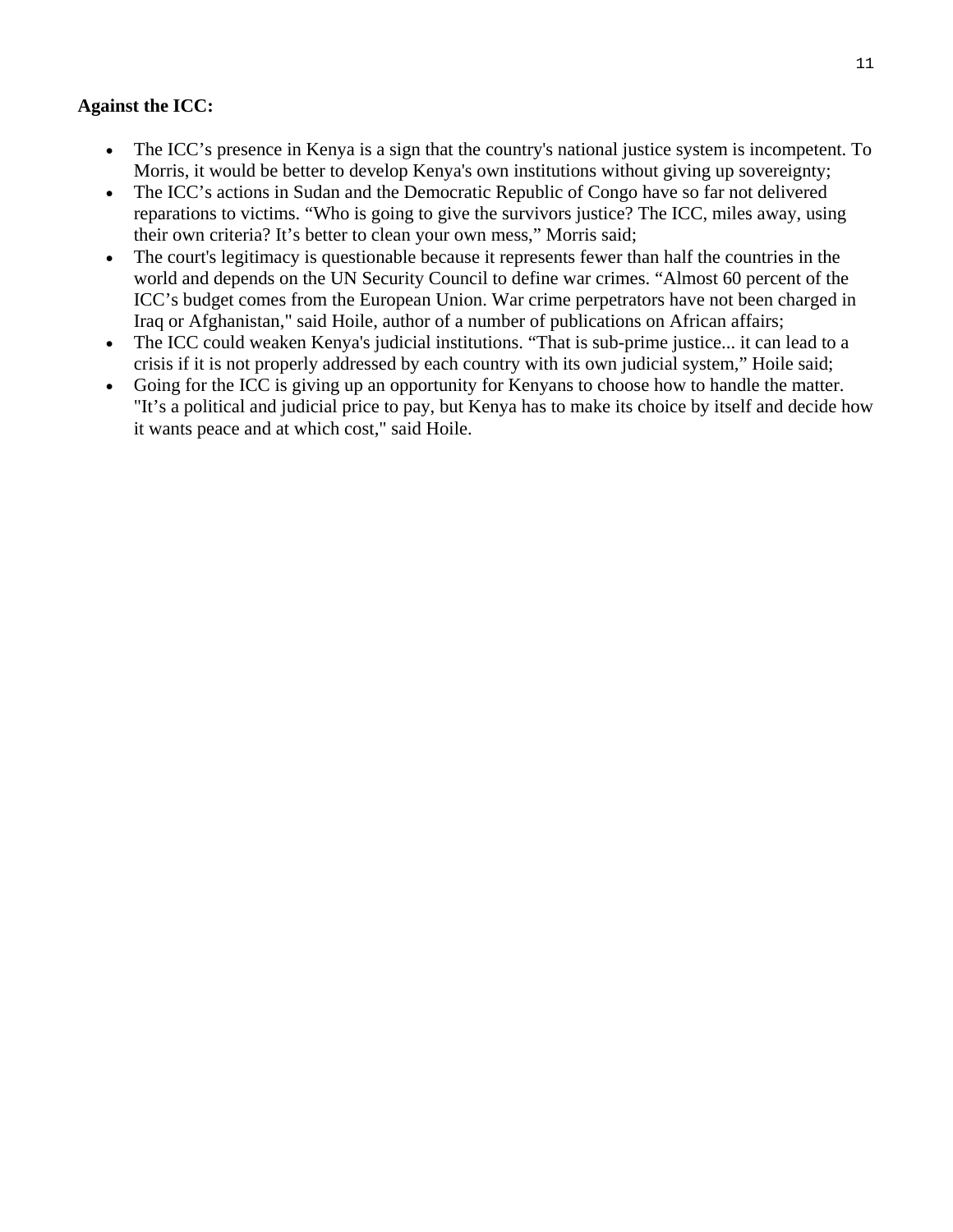## IRIN Wednesday, 19 January 2011

## **Analysis: Jury still out on ICC trials in DRC**



*Photo: [Anthony Morland/IRIN](http://www.irinnews.org/photo.aspx)  A young member of Thomas Lubanga's rebel group in Bunia in 2003* 

Almost two years into the trial of Thomas Lubanga for war crimes by the International Criminal Court (ICC), several international justice experts and observers say the court has had a largely positive impact on the ground in the Democratic Republic of Congo, but some differ.

Indicted for enlisting, conscripting and engaging children in armed hostilities in eastern DRC in 2002 and 2003, Lubanga, alleged leader of the Union of Congolese Patriots and of the Patriotic Forces for the Liberation of Congo, was detained by the ICC in 2006. His trial began in January 2009.

Two other Congolese nationals, Germain Katanga and Mathieu Ngudjolo Chui,

have been indicted on several charges, including using child soldiers. They were detained in 2007 and 2008, respectively, and their trial began in November 2009.

According to Mariana Goetz, programme adviser for REDRESS, a London-based legal/human rights NGO, the biggest impact of the trials has been that there is now "no doubt in eastern DRC about the fact that child soldiering is a crime. Previously people thought that children were doing military service that was somehow legitimized by the state of conflict."

She attributed this awareness-raising effect primarily to the Lubanga case, which has garnered significant international attention as the ICC's maiden trial.

Radhika Coomaraswamy, UN special envoy for children and armed conflict, pointed to the "enormous impact" of the ICC indictments, which have driven home the message that recruiting child soldiers was a serious offence.

John Tinanzabo, a resident of Ituri, said the ICC had had a positive educational impact: "Several leaders have finally realized that they can be prosecuted for recruitment of children into the army."

Others are not so convinced, however.

"The impact of the Congo trials will depend heavily on whether they result in successful prosecutions," said Phil Clark, lecturer in comparative and international politics at the School of Oriental and African Studies at the University of London. "In Ituri, the prosecutor's strategy is seen more as fulfilling his own need to get fast judicial results than reflecting the magnitude of Lubanga's crimes."

#### **Deterrence**

The deterrent effect of the cases has been more difficult to gauge, but anecdotal evidence suggests that at least some Congolese rebels voiced concern or modified their behaviour out of fear of being indicted and prosecuted by the ICC.

"Today many leaders of armed groups are afraid to engage in hostilities or recruit child soldiers [for] fear of being charged by the International Criminal Court," said Nicolas Mateso, an ex-combatant in Ituri.

According to the 2010 Victims' Rights Working Group report, "the fear of the ICC, the improved knowledge that crimes should not go unpunished, and the fact that the international community is watching, have had a positive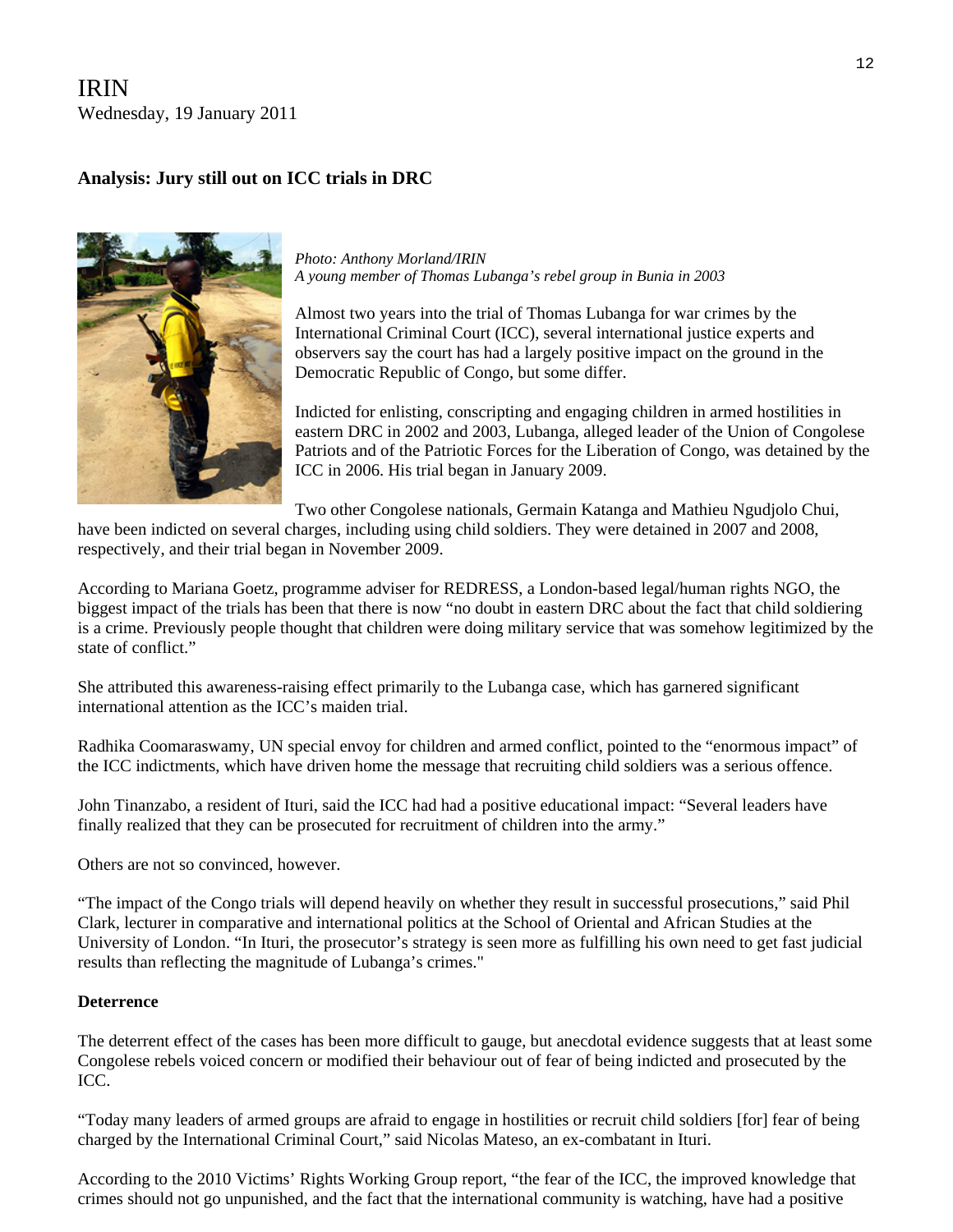effect on deterring the commission of further crimes". Evidence to support this claim, however, is scant.

Another argument in support of the ICC trials suggests that survivors have benefited from having perpetrators brought to justice. Speaking in their personal capacities, John Washburn and Matthew Heaphy from the American NGO, Coalition for the ICC, noted that "victims very badly desire to have their story told".

The ICC has also given survivors the right to participate in proceedings for the first time in the history of international criminal justice, which some analysts say is important for former child soldiers. But according to human rights lawyer Kate Cronin-Furman, survivors are "not a homogenous group" and have mixed feelings about the trials and those accused of war crimes.

Some former child soldiers interviewed by IRIN showed no interest in the trial. "For us what matters is harmonious reintegration into civilian life and the enjoyment of a good life," said Alex Shukuru, formerly with the Congolese People's Army armed wing of the Congolese Rally for Democracy.

#### **Criticism**

Those sceptical of overall deterrence point to the way the ICC trials have unfolded and say the Court cannot target most war criminals. According to Cronin-Furman, punishment, in criminal law, "has to be quick, severe and reliable in order for deterrence to operate". International justice, in contrast, is long, lacking in severity and "only a handful of people are indicted".

Challenging the significance of awareness-raising, Dan Fahey, a visiting professor at California-based Deep Springs College, suggested that the potential negative effects of the trials could outweigh the positive effects of current and future warlords knowing that child soldiering is a war crime. "While Ituri is largely at peace now," he said, the peace is "very fragile".

**The impact of the Congo trials will depend heavily on whether they result in successful prosecutions**

Community elders in Ituri urged the ICC to also arrest those in power. "The ICC

must also arrest members of the government who are implicated in various crimes in Ituri," said Alex Losinu, a Lendu elder.

"The ICC trial has no deterrent effect because the real criminals are exempt from charges and are integrated in communities. Moreover, this trial is taking place thousands of kilometres outside Ituri. Elsewhere we know that the world tries to demonize Ituri as they arrested only Ituriens," added Losinu.

Some observers say the ICC was a missed opportunity to build the local capacity of DRC's judicial system. "The ICC's actions have undermined the Bunia judicial system, which has made considerable strides since the beginning of the domestic reform process in 2003," Clark said. "The ICC has also denied the local population the opportunity to witness the trials first hand."

Fahey believes a hybrid court was a better option because it would "give the Congolese a stake in this".

The justice system in DRC is severely limited, resulting in widespread impunity. "Ending impunity in the DRC isn't going to be addressed by the ICC on its own," Goetz noted.

"The ICC is just one small brick contributing to the rebuilding of law and order in the DRC," she added. "Ending impunity is a long-term issue for the Congolese to address with the help of the international community, given the involvement of both internal and external actors in the conflict."

Washburn and Heaphy, on the other hand, said "the court has had to learn on the job in conducting these first cases which have inevitably raised procedural and legal issues not foreseen in the treaty establishing the Court and which have had to be resolved in numerous appeals".

The Ituri conflict came to an end in 2007. According to Fahey, "people in Ituri are just very tired of war" and this partly explains why a delicate peace has endured in the region. But in the wider eastern DRC, conflict persists and so does the recruitment and use of child soldiers.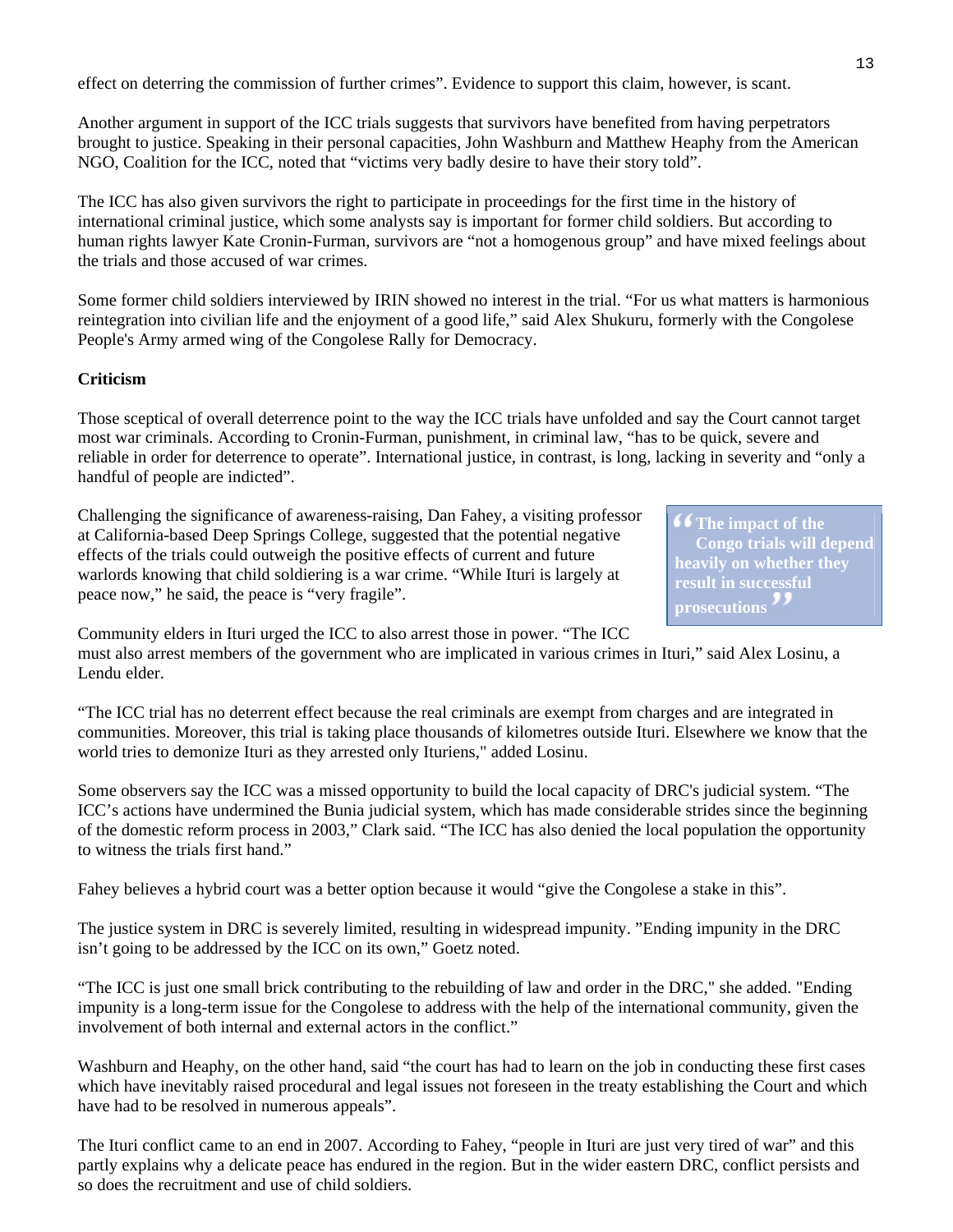Ahram Online Wednesday, 19 January 2011 http://english.ahram.org.eg/NewsContent/2/8/4332/

#### **Special Tribunal to recommend UN sanctions for Lebanon**

Saleh Naami

The Special Tribunal for Lebanon (STL) would ask Security Council to impose sanctions on Lebanon if the government failed to fulfill its international obligation, Israeli media reported.

"The Lebanese government is obligated to contribute 49 per cent of the international tribunal's cost, keep the Lebanese judges and extradite suspects to the court" a source close to the tribunal told Tid Dibka, an Israeli website specializing in intelligence.

The website cited the source who stressed that the agreement was signed between Lebanon and the court and is therefore a commitment by the Lebanese state itself and not a particular government – implying that any government which comes to power must fulfill this international obligation.

He added that US assistant Secretary Jeffrey Feltman has convinced the court to carry out trials in absentia for potentially indicted Hezbollah members if the Lebanese government refused to extradite them to the court.The Special Tribunal for Lebanon (STL) would ask Security Council to impose sanctions on Lebanon if the government failed to fulfil its international obligation, Israeli media reported.

"The Lebanese government is obligated to contribute 49 per cent of the international tribunal's cost, keep the Lebanese judges and extradite suspects to the court" a source close to the tribunal told Tid Dibka, an Israeli website specializing in intelligence.

The website cited the source who stressed that the agreement was signed between Lebanon and the court and is therefore a commitment by the Lebanese state itself and not a particular government – implying that any government which comes to power must fulfill this international obligation.

He added that US assistant Secretary Jeffrey Feltman has convinced the court to carry out trials in absentia for potentially indicted Hezbollah members if the Lebanese government refused to extradite them to the court.